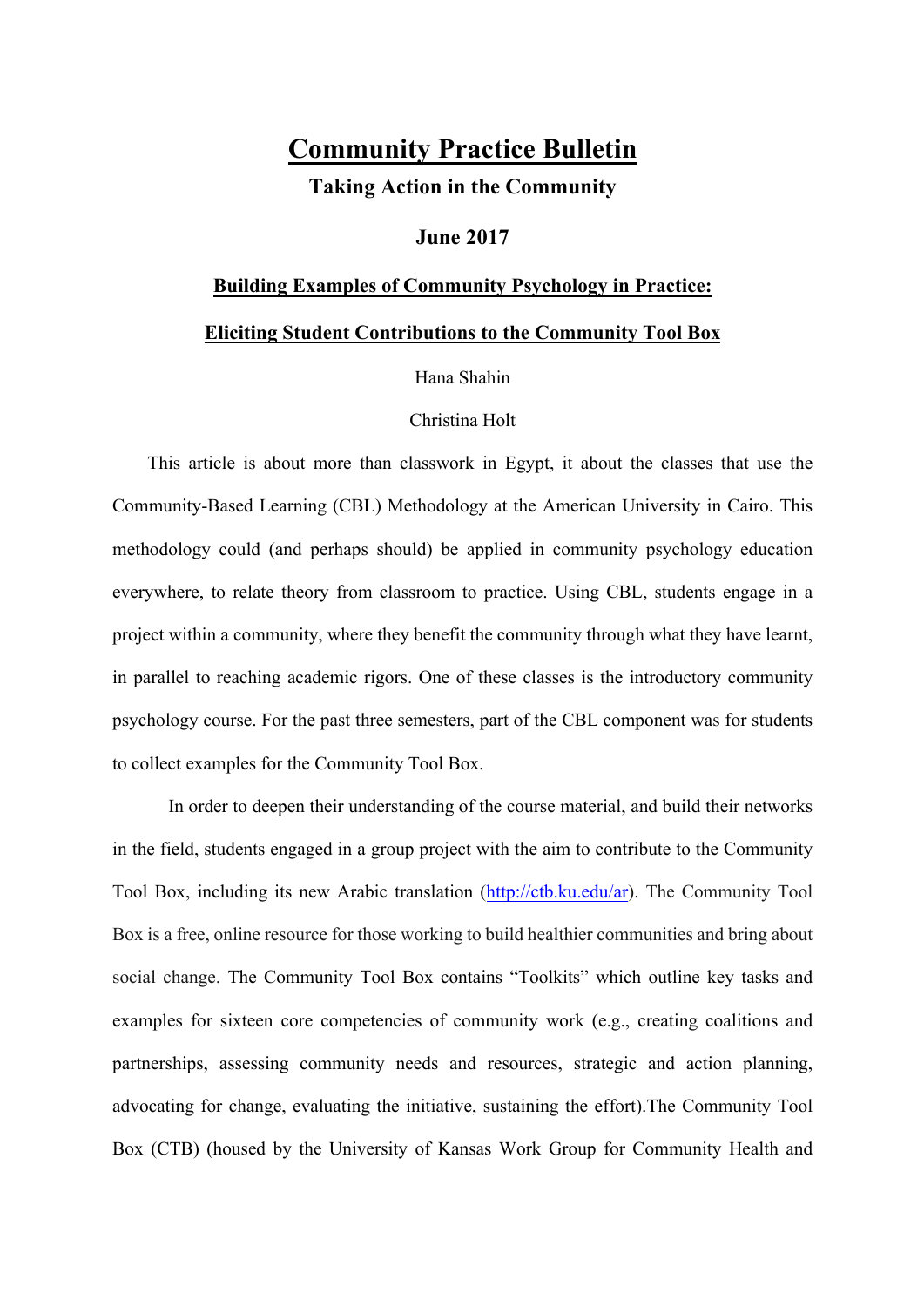Development) reaches more than 5.8 million people annually from 230 countries worldwide. The Tool Box builds the skills of professionals and local leaders working to improve community health and development. The structure of the CTB supports multiple languages, and content is currently available in English, Spanish, and Arabic. It is a high priority to make these resources available—both translated as well as culturally adapted—in these and additional languages in order to be able to ensure access to these free tools and resources. Including regionally relevant examples of community action are critical. Students were tasked with developing an example to illustrate implementation of a competency covered in one of the Community Tool Box's toolkits. They collected examples from Arab Countries for the Arabic website to help further contextualize the website for the Middle East North Africa Region. Going out to the field and reaching out to organizations from whom they collect examples that fit each toolkit enriches student knowledge about the course content, and more importantly, gets them to build their network in the field and professional experience.

This project included multiple steps for student pairs to complete, beginning with selecting a toolkit topic they were interested in exploring more deeply and identifying a community organization that has implemented that competency well. For example, a student group may select Community Tool Box Toolkit 2: Assessing community needs and resources. Then, students identified an organization, research group, or initiative that assessed the community's needs and resources to inform their work. Secondly, students got in contact with the organization to set an appointment and introduce the project to them. This step emphasized the importance of students' professionalism; which was required in order for the organization to agree to participate in interviews. Third, students designed and conducted interviews. Every toolkit has a specific outline that covers the content in a rich way. Students looked at the outline and derived their interview questions in order to collect sufficient data to write the example. Students formulated a consent form for the interviewees to sign notifying them that the data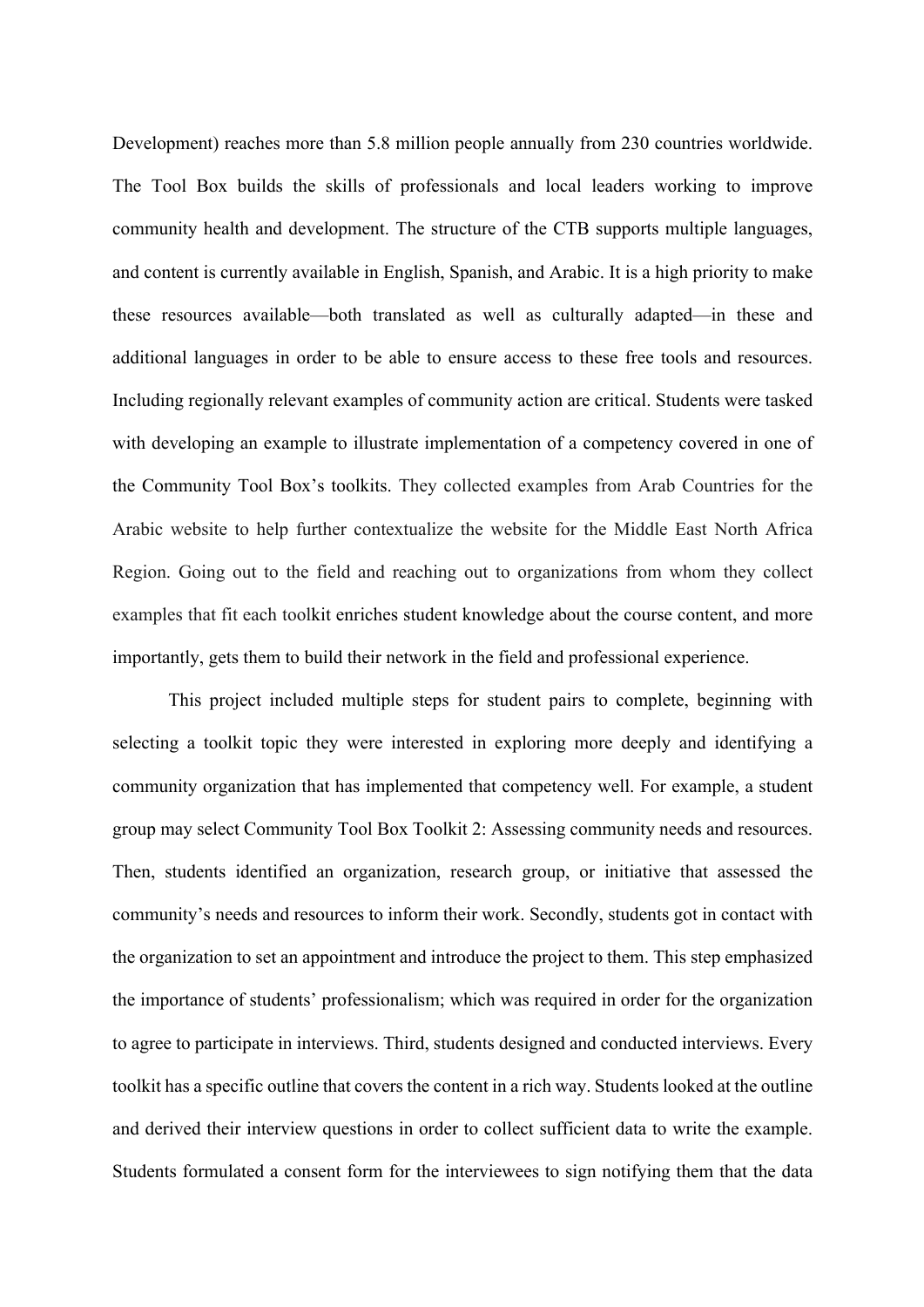may be published. Then, students conducted interviews with representatives from their chosen organization. Lastly, students wrote and presented the examples to their student colleagues. Students wrote the examples in English and translated them into Arabic so that the materials could be made available online in English and Arabic. Examples were presented through a video presentation to the whole class. Students then reflected on the whole experience, from choosing the toolkit and organization to writing the example in both languages and presenting it.

Students shared in class reflections that this experience was interesting and beneficial. The benefits and gains from this experience are skills related to the implementation of the assignment; in addition knowledge of the organizations, communities, and the field. As for the skills gained, participants shared they learned professional skills when contacting the organizations and conducting the interviews. Students faced some challenges choosing the toolkits and identifying fitting organizations, but this got them to work together to reach their goals. Additionally, designing and conducting the interviews and writing the example enhanced their research, interviewing, and writing skills. Many students shared the most challenging part of the assignment was to write the example in Arabic due to minimal usage of the language at AUC; yet, this part was a crucial part of the whole experience. This is so because students at the American University in Cairo are taught north American community psychology. Yet, accounting for the cultural differences and implementation is necessary to be conveyed to the students. Also, needing to fit the needs of the community, arabic proficiency is an essential part. Moreover, some mentioned that they gained experience in being able to deal with different people and also keeping in mind how to present the data in a way that would reach a wider audience. They were keen on making sure that the examples are rich, cover the most important parts, fit the selected toolkit, display the work of the organization in an adequate way, and most importantly were written in a way to reach a wide audience and benefit as many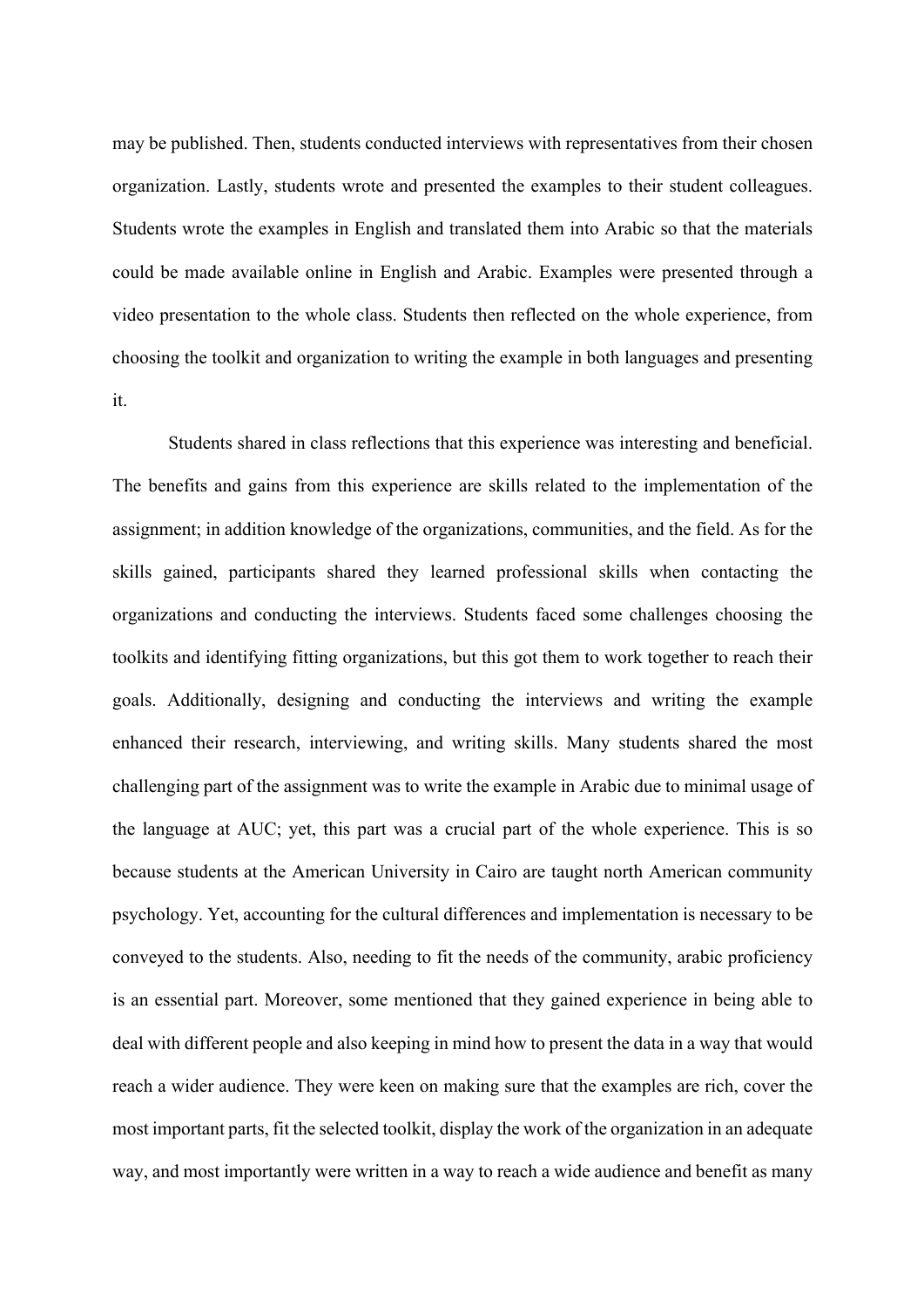people as possible. Additionally, coming up with the video presentation pushed them to be creative and gain skills related to moviemaking.

As for the knowledge gained, some mentioned that collecting the examples enabled them to relate many of the concepts studied in class to reality; which made learning them easier and more relatable. Digging deeper in the toolkits enriched their knowledge on the topics and familiarized them with the Community Tool Box. Students reported that they would be more likely to use the available web-based Community Tool Box resources when implementing their projects in the future. Students enjoyed contacting community organizations and learning more about what they do. Some chose organizations that advocate for issues they personally feel strongly about; accordingly, getting in contact with them made them eager to learn more and even join them and help out. Furthermore, students felt that the experience broadened their perspective and gave them insight into what is being done in the community and what they could do. It additionally made students more aware of how community psychology practices are implemented and made them realize the impact of activities on the bigger picture.

The main aim for this assignment was to get the students to relate theory with action; dig deeper into the theory and go out to the world to find examples and practice that relate. They gained the knowledge about the communities, the different projects and programs implemented by different organizations, in addition to several skills. The experience was beneficial and students gained the designed for outcomes. "I believe that this assignment was [a] perfect example that showed how theories can be implemented in practical life."

 Moreso, this project and the partnership with the American University of Cairo has impacted the Community Tool Box as it helped develop additional regionally- appropriate examples to feature for development efforts in the Middle East and North Africa Region. Collecting the examples and integrating such project in the classroom provide beneficial examples for students of building partnerships, contributing to a larger project and the